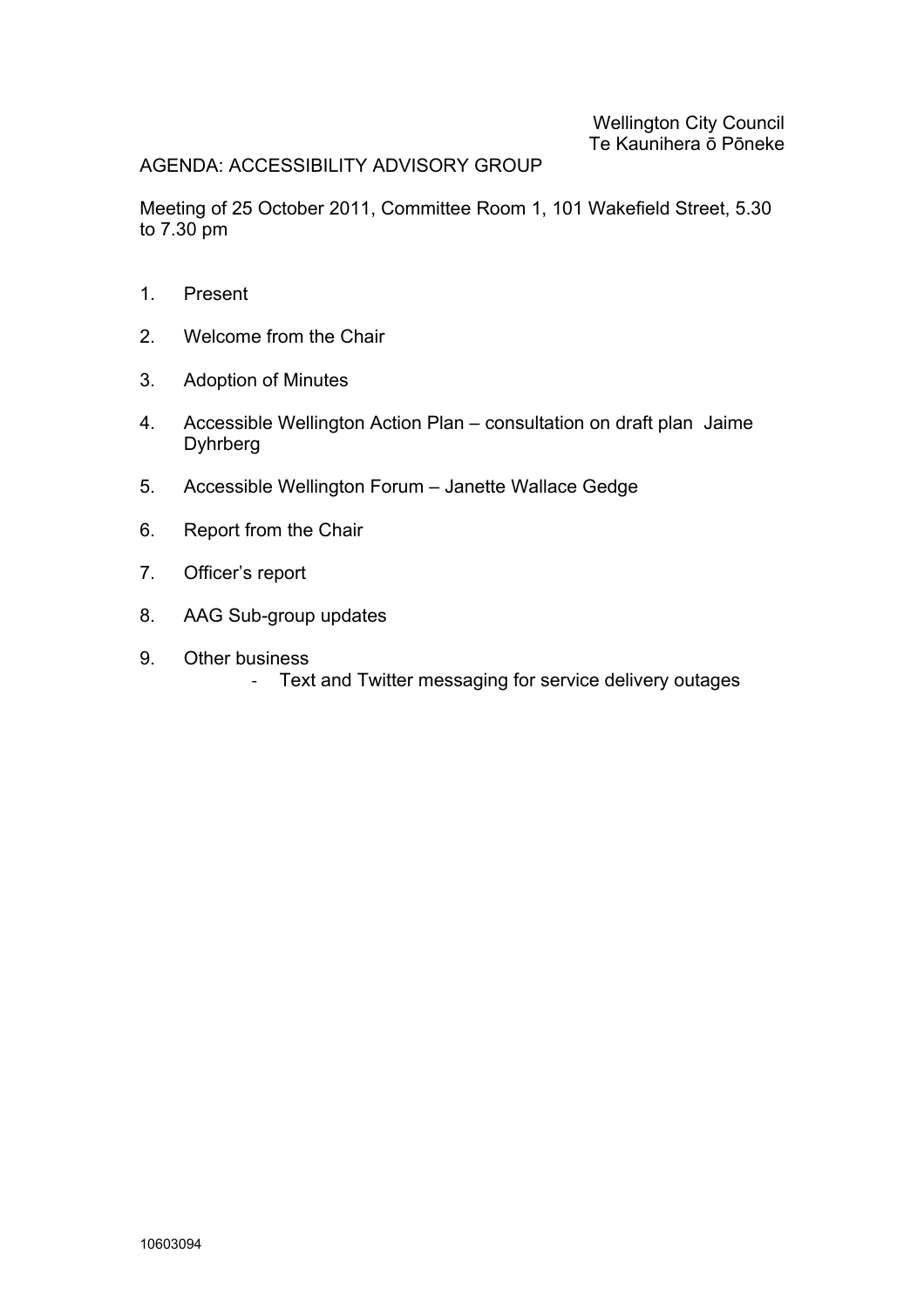# **AGENDA: ACCESSIBILITY ADVISORY GROUP**

Meeting of 25 October 2011, Committee Room 1, 101 Wakefield Street, 5.30 to 7.30 pm

# **1. Present**

| • Members:          | Thomas Bryan (Chair), Alan Royal, Linda                                                                    |
|---------------------|------------------------------------------------------------------------------------------------------------|
|                     | Hobman, Rosemary Cole, Angela<br>Vanderpoel, Kendal Akhurst, Jason<br>Strawbridge, Lachlan MacKay, Lisette |
|                     | Wesseling                                                                                                  |
| • Council Officers: | Janette Wallace Gedge, Lisa Matthews,                                                                      |
|                     | Jaime Dyhrberg, Jenny Rains                                                                                |
| • Councillors:      | Iona Pannett                                                                                               |
| • Guests:           |                                                                                                            |
| • Interpreters:     | <b>None</b>                                                                                                |
| • Minutes:          |                                                                                                            |

# **2. Welcome from the Chair**

• Apologies:

# **3. Adoption of Minutes**

- Minutes of the 30 August 2011 meeting were adopted. (Rosemary/Kendal)
- 4. Accessible Wellington Action Plan Jaime Dyhrberg

a) Consultation on draft plan

The consultation plan for the Accessible Wellington Action Plan will be an exemplar of consultation in terms of accessibility. See attached plan. **Discussion** 

- Concern regarding the proposed end date it might not give enough time for committees to sign off their submissions due to the Christmas break.
- Accessible formatting Alan has already given feedback but it could also be put in Braille.

Action

- Jaime to check whether the date can be moved to the end of February.
- Look at the Braille option for the document.

# b) Draft document

Shift in language to ensure that it sounds like an 'action plan". **Discussion** 

• Concern that the essential context setting information has been left out. This has taken away some of the strengths of the document. Detail need around what is accessibility.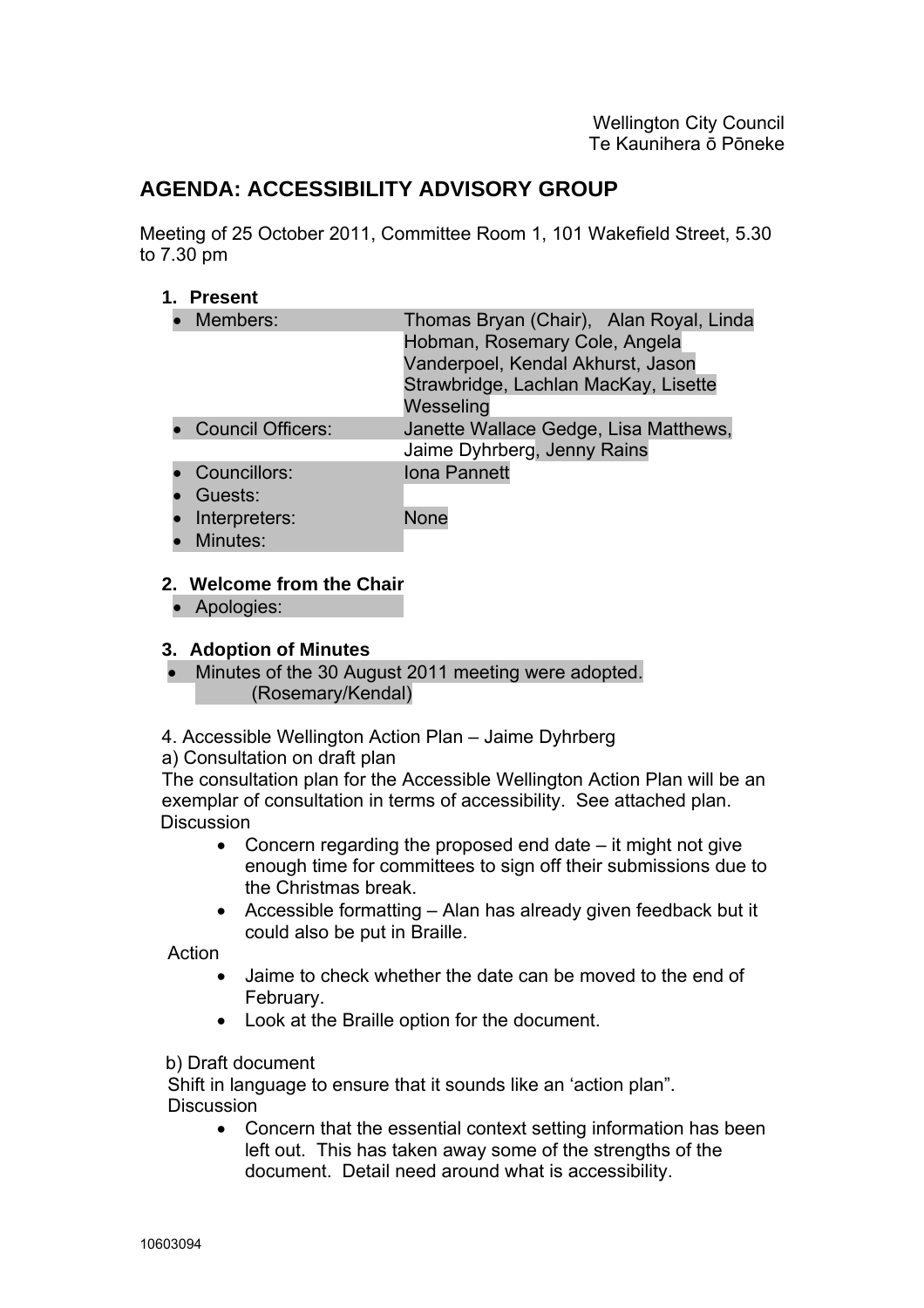- Use of abbreviations not to be used.
- Should look at the concept of safety also.

Action

• Feedback from the group by the end of the week.

4. Accessible Wellington Forum – Janette Wallace Gedge Outline of forum and agenda

**Discussion** 

- Need for interpreters for the group settings also.
- Will the AAG be reporting back?

Action

• Clarify AAG's role.

# **5. Report from the Chair (Thomas)**

Forwarded email regarding GWRC's transport survey. Action

• Lisa to forward to other advisory groups

# **6. Officer's Report (Janette/Lisa)**

Janette was thanked by the group for her work during Lisa's absence

a) Using Twitter to report water outages. Contact Centre will tweet ONLY unexpected outages – not planned ones as per Lisette's situation. **Discussion** 

- Twitter a great way to get information and you just ignore the ones that you don't need.
- Needs to be change in attitude

Action

• Lisa to follow up.

 b) ASB visit. Two dates will be sent out for people to choose from. c) Logo

Now available for use by AAG

d) Recruitment

Need to recruit three new members

**Discussion** 

• One option is to invite previous applicants to apply and not advertise?

Action

• Lisa to send brief synopsis of each applicant.

e) Congratulations to Lachlan who was recently appointed a member of the National Board of Autism New Zealand.

# **7. Questions to AAG Sub-group reports (See Appendix 1) Economy and Cultural Wellbeing**

• Made a submission on Draft Arts Strategy Action

• Lisa to follow up on whether there is a oral submissions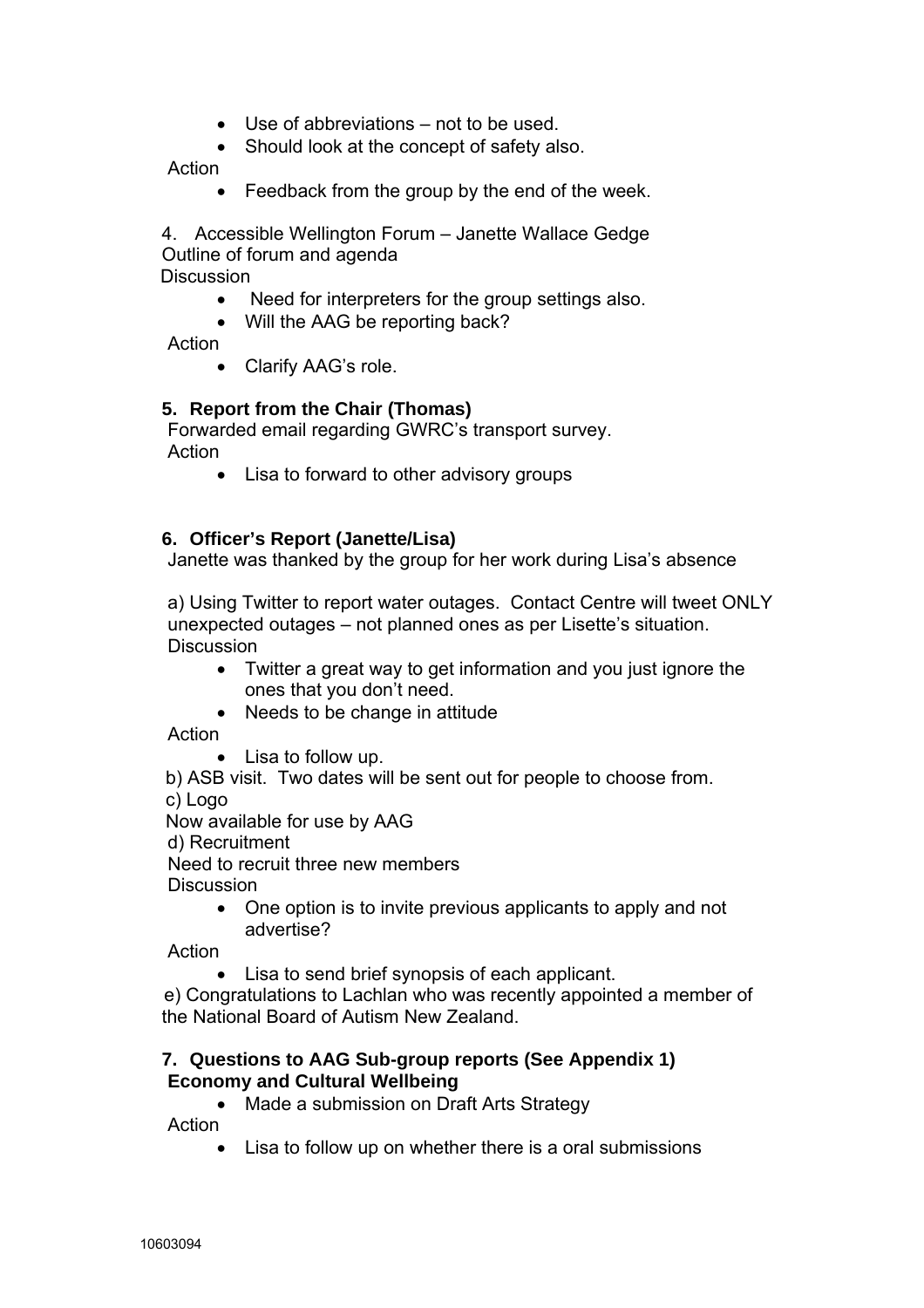# **8. Other business**

**Discussion** 

- Adult Dyslexia Group is running out of funding.
- Council's submission on Canterbury Earthquake. There is a concern from Iona that the wording might imply that there is a trade-off between earthquake strengthening and accessibility.
- Long-Term Plan (LTP). The environment is looking grim. There is a need to improve measures in the LTP. Iona would like the groups support and advice on this.
- Iona would like the group to work on the older persons policy
- Babystar ramp on Adelaide Road. It has now become a café but the ramp is very steep. Is there a possibility that it could be relooked at?
- Example of Turnbull house having no accessibility after hours (even when in use). It was investigated by the Council but because it was a heritage building it was permitted. This could be something that could be addressed by the Action plan.

Action

• Lisa to follow up Babystar ramp

Meeting closed at 7.30 pm

Next Meeting 29 November 2011 In Committee Room 1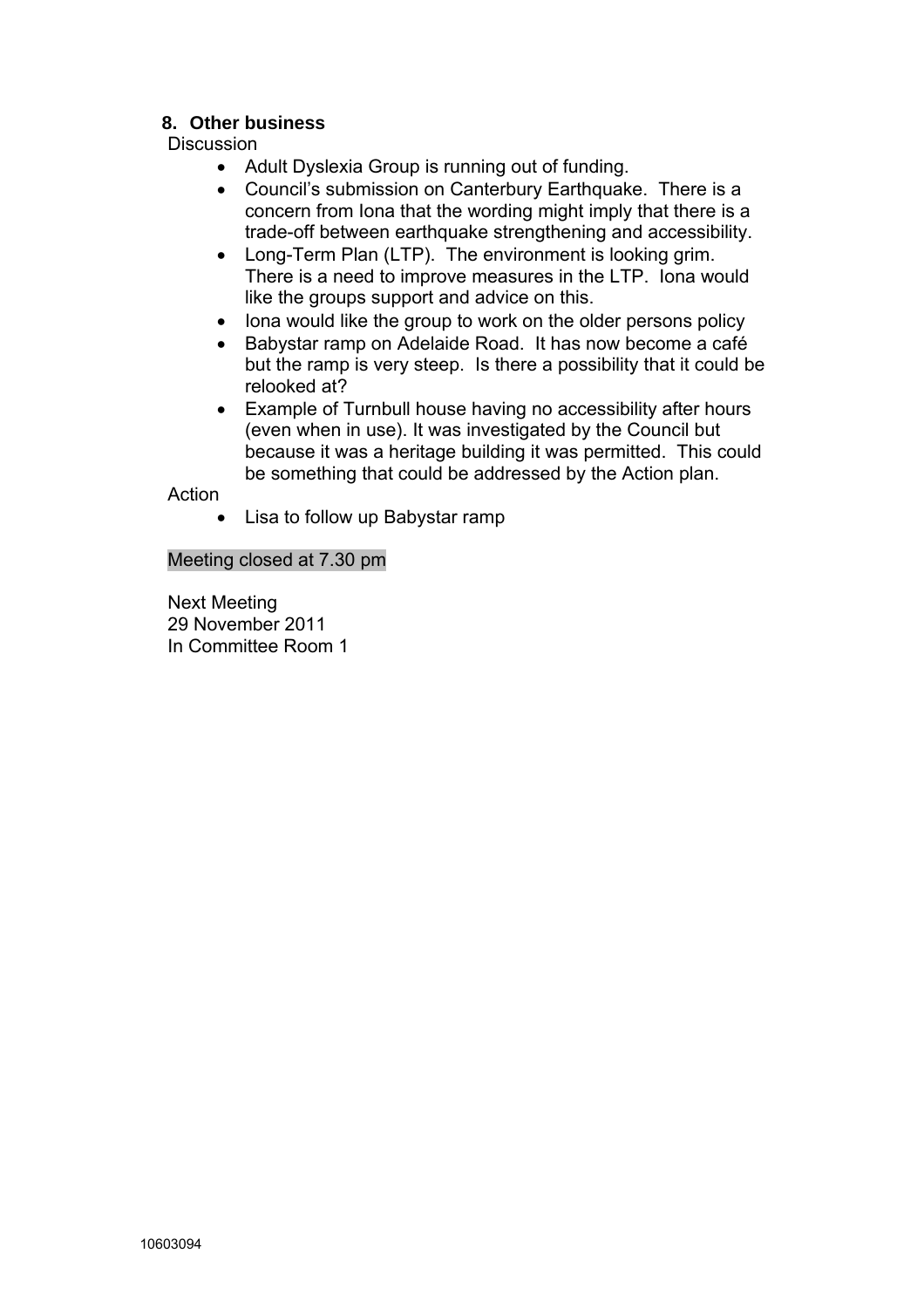# **APPENDIX 1**

#### **SUB-GROUPS AND MEMBERSHIP**

**Governance and Engagement** [Including: participation, communication, annual forum, information technology] **Lisette, Alan, Linda, Lachlan**

**Environment, Transport and Urban Development** [Including: parking, roads, bus lanes, public transport, natural environment, parks, waste, building, planning, parks and transport] **Jason, Thomas, Kendall, Angela, Lachlan**

**Economy and Cultural Wellbeing** [Including: arts, access, employment, events, economy, museums, employment, (Rosemary – DAP, Kendall – Wellington 2040, Jason – Restaurant article, Lisette and Kendall - RWC)]

#### **Rosemary, Lisette, Kendall, Linda, Jason**

**Social Services and Recreation** [Including: Jason – employment and recreation, Rosemary - emergency preparedness and access to services, Angela – housing and homelessness]

 **Angela, Rosemary, Jason** 

#### **APPENDIX 2**

# **FOLLOW-UP ACTIONS**

#### *From 25 October*

- Follow up with the Contact Centre regarding Twitter and water outages **Lisa** 
	-
- Recruitment of new members **Lisa**
- BabyStar ramp considered too high and the building has had a change of purpose so there may be an opportunity to change

e a construction and the construction of the construction of the construction of the construction of the const

#### *From 27 September*

• Distribute information on Long Term Plan submission and seek comments from AAG members by October 14

Kendall, Lachlan, Rosemary and Jason

- Report back on various meetings attended by sub group members
- Stadium visit to be re-organised values of the Janette
- AAG Disclaimer to be discussed. Guidance required from Council

Janette

#### *FROM 30 August*

• Subgroup to support Communications staff member to develop guidelines in November. Lisa to liaise.

Lisa, Angela, Jason, Rosemary and Alan

• Lisa will forward a mid month reminder email to members which will service as a reminder to subgroups, call for agenda items and include